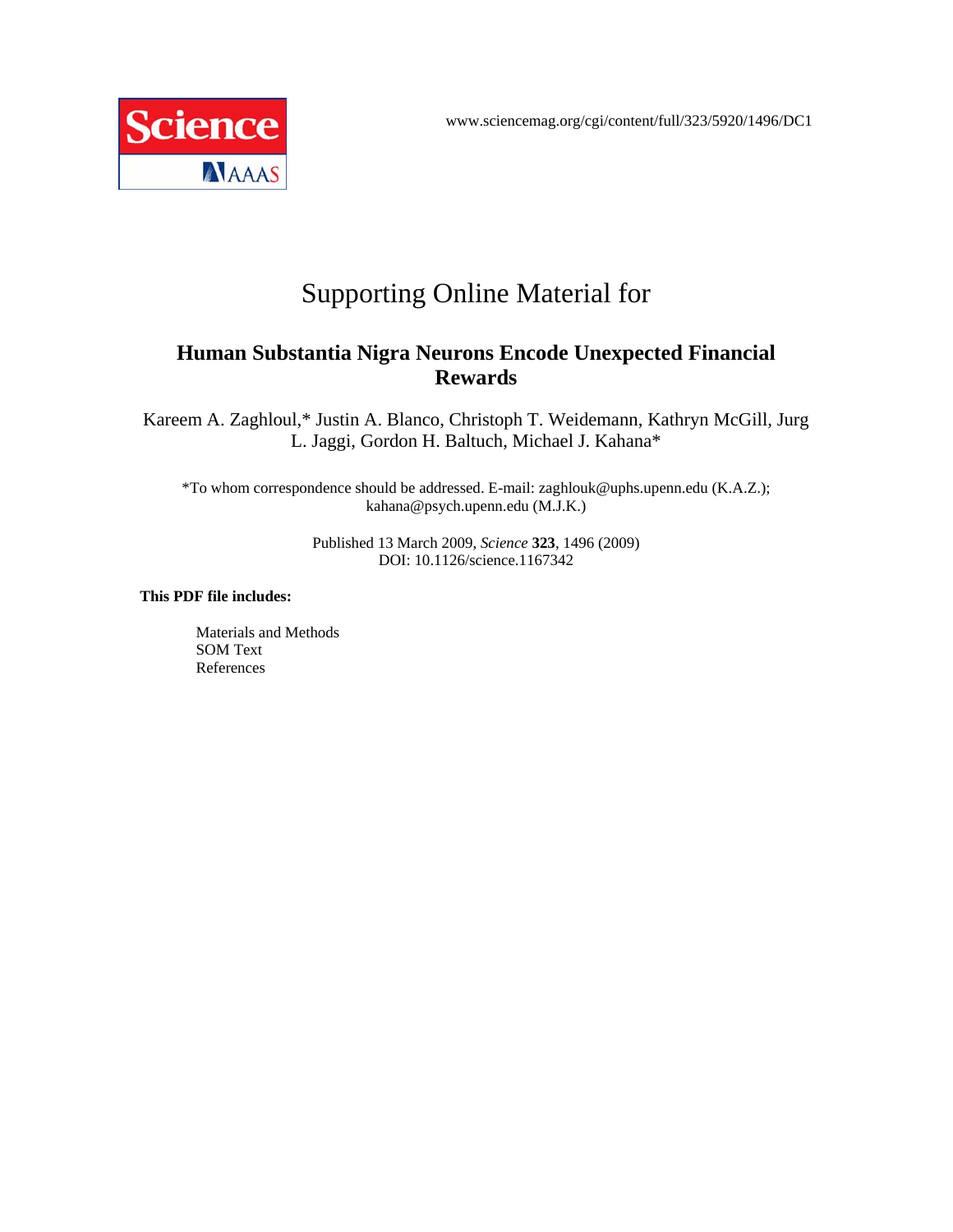# Supporting Online Material

### Materials and Methods

We captured intraoperative activity of SN in ten Parkinson's patients (6 men, 4 women, mean age 60.75 years). Seven subjects had completed college level education or higher. Three subjects did not attend college. Subjects participated voluntarily in the study after informed consent was obtained during pre-operative consultation for DBS surgery. Per routine presurgical protocol, Parkinson's medications were stopped on the night prior to surgery (12 hours preoperatively); hence, subjects engaged in the study while in an OFF state. In routine DBS procedures, microelectrodes are used to localize STN and advanced into SN to identify the inferior border of STN. We used this opportunity to capture microelectrode recordings from SN while subjects were awake and engaged in a probabilistic learning task (see  $(1)$  for recording details), in accordance with a University of Pennsylvania IRB approved protocol. Ethical constraints limited recordings to only subjects with clinical indications for DBS surgery.

Because DBS electrodes are often implanted bilaterally, we captured activity from 17 microelectrode SN recordings. We converted stereotactic coordinates for each recording site to Schaltenbrand-Wahren coordinates, referenced to the mid-commisural point (2). Mean electrode coordinates were  $x = 12.21 \pm 0.28$  mm (mean  $\pm$  SEM),  $y = -1.28 \pm 0.42$ mm, and  $z = -7.02 \pm 0.51$  mm for left electrode recordings, and  $x = -11.93 \pm 0.23$  mm,  $y = -1.45 \pm 0.29$  mm, and  $z = -7.65 \pm 0.47$  mm for right electrode recordings. These coordinates correspond to left and right SN on the Schaltenbrand-Wahren brain atlas.

Intraoperative microelectrode recordings were performed with  $1\mu$ m diameter tungsten tip electrodes advanced with a power-assisted microdrive  $(3)$ . Microelectrode recordings were captured using a StimPilot<sup>®</sup> recording system and Spike2<sup>®</sup> data acquisition software  $(1)$ . Signals are sampled at 24 kHz  $(16$ -bit A/D converter) for data analysis.

The probability learning task we use to examine reinforcement learning involves repeatedly drawing cards from two decks presented on a computer screen. Probabilities of financial reward are randomly assigned prior to the experiment – the good deck carries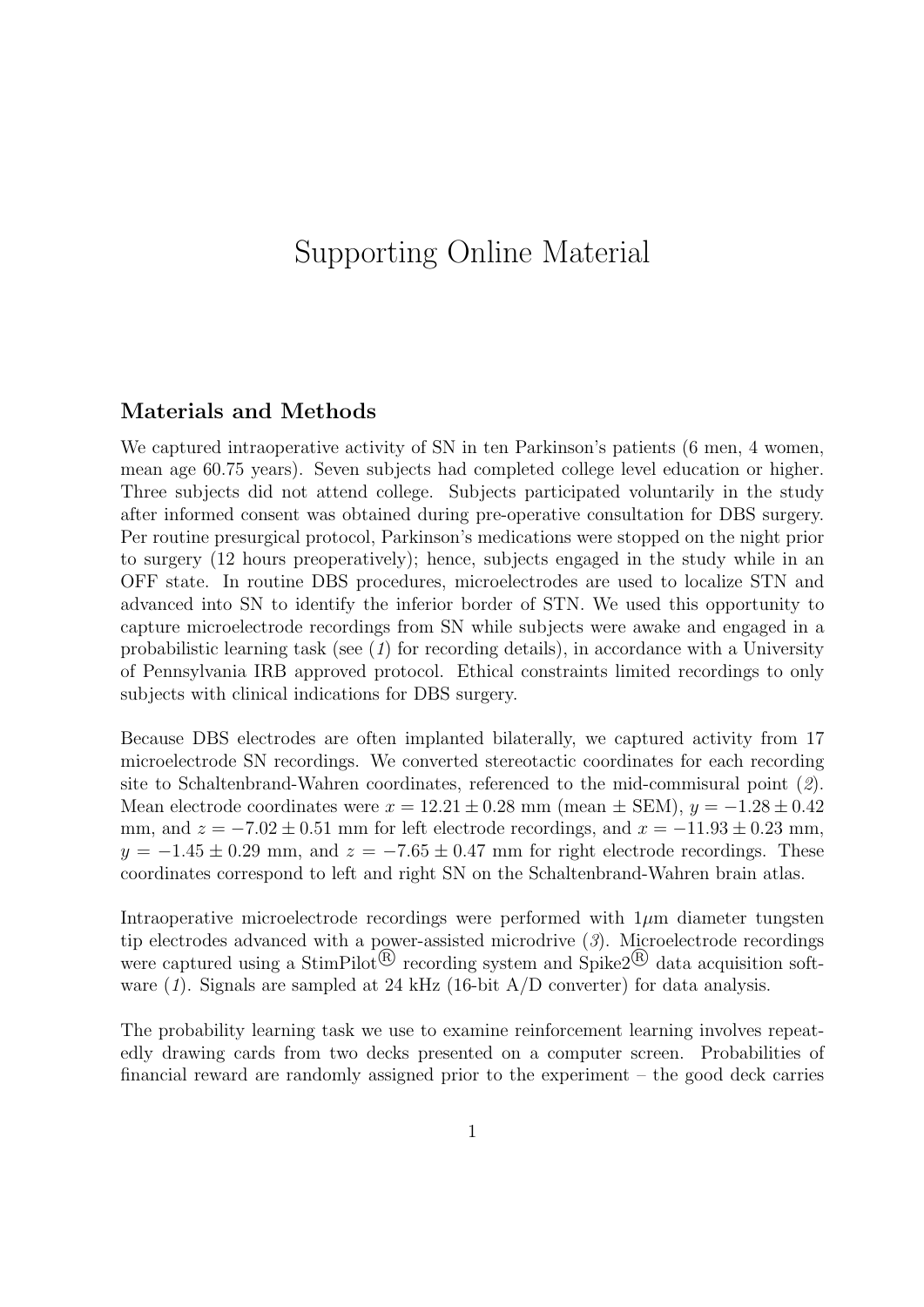a 65% chance of yielding a reward and the bad deck carries a 35% chance of yielding a reward. Subjects are instructed to try to win as much virtual money as they can in the five minutes allocated for the experiment. They have up to four seconds to make each choice, and feedback is presented for two seconds. Following feedback, the two decks are immediately presented on the screen for the subject to make the next choice. Limitations of the intraoperative recording environment on human subjects constrained the cognitive task to five minutes. Accumulated financial rewards were virtual in nature and were not paid out to participants.

We quantified learning rates by dividing the number of total trials (draws) in a session of the experiment into ten blocks and calculating how often the subjects chose the higher payoff deck within each block. Because every subject completed a different number of trials per experiment (depending on how quickly they made their selections) dividing the trials in this manner allowed us to compare learning rates across subjects.

For our model of expectation (see text, Equation 1), we set initial  $E_d[1] = 0.5$  for each deck. We set  $\alpha$  such that the weights of the power function approximate one over infinite trials for a given  $\tau$ . This ensures an unbiased estimate of the effect of prior outcomes on expectation and limits expectation to the range between zero and one. We assumed subjects would make a choice on each trial based on this estimate of expectation. Thus, we fit  $\tau$  for each subject to the sequence of choices and rewards observed in each experimental session. We performed a grid search optimization, varying  $\tau$  and computing how often each subject chose the deck with the higher expected reward, as determined by Equation 1, on each trial. For each subject, we chose the  $\tau$  that corresponded to the highest rate of optimal choices (i.e. choices that corresponded to the deck with the higher  $E_d$ ).

To restrict our analysis to dopaminergic cells, we extracted and sorted single-unit activity using the WaveClus spike sorting package  $(4)$ . Previous work on non-human primates relied on published examples of rat SN dopaminergic neurons to establish criteria for postulating the dopaminergic nature of the neurons studied  $(5, 6)$ . We followed a similar approach and applied the following criteria to each recorded spike cluster. We considered only spike clusters with firing rates between 1.5 and 12 Hz, corresponding to findings for typical dopaminergic cells in animals  $(6-8)$ . We then compared the average waveform of each such cluster with published examples of extracellular action potential morphologies for mammalian SN neurons recorded in a similar configuration to ours  $(5-7, 9)$ . Typical extracellular recordings of dopaminergic SN neurons exhibit broader bi- and tri-phasic waveforms ( $> 2$  msec) than GABA ergic neurons ( $< 1.5$  msec) (5, 6, 8, 9). To estimate the width of recorded waveforms, we calculated the average time from the beginning of an individual spike's waveform to its return to baseline ("baseline width") and the average time between the two positive peaks of the waveform ("peak-to-peak width"). We required that clusters have an average baseline width exceeding 2 msec and a peak-to-peak width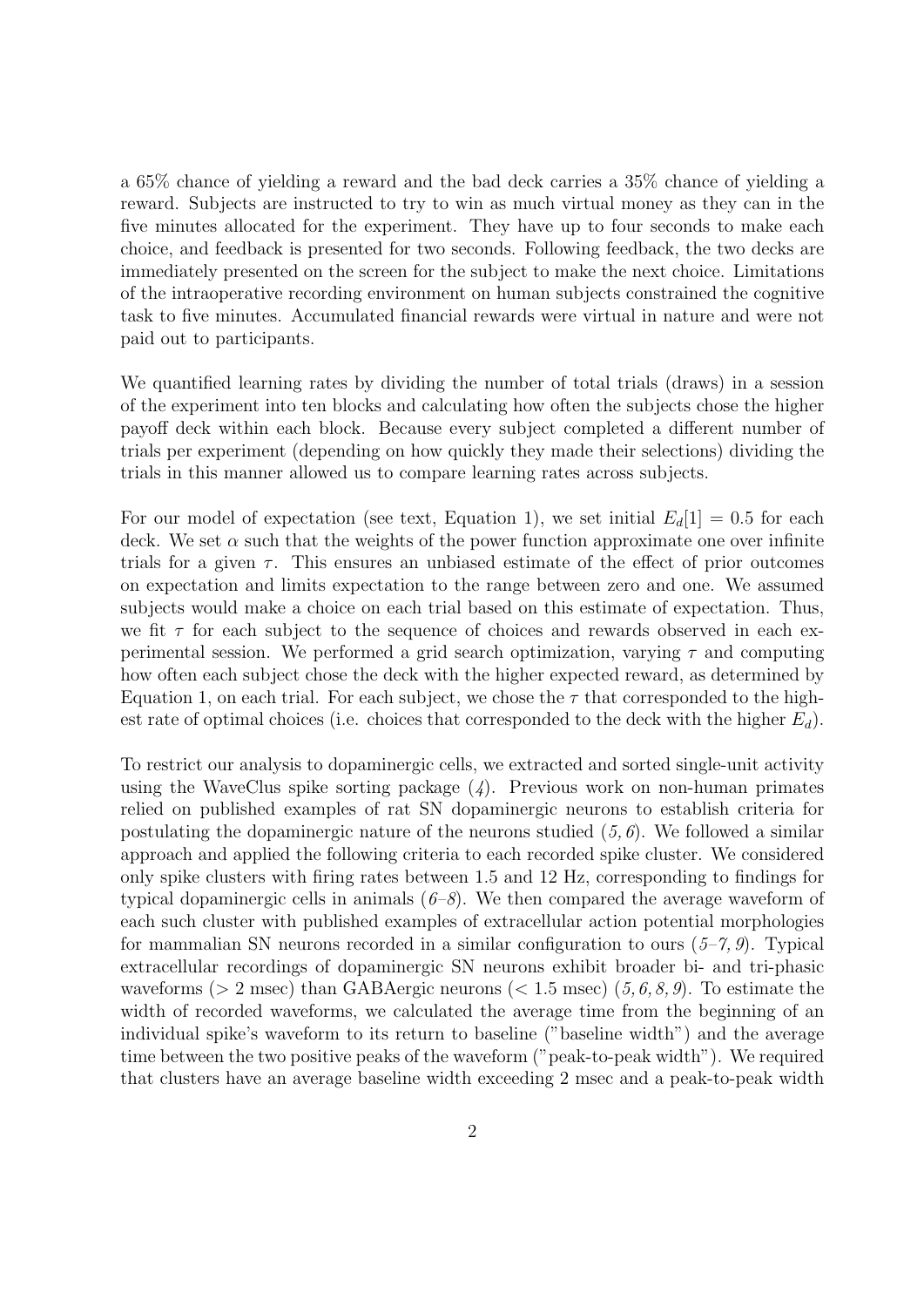exceeding 0.8 msec. Finally, we assumed that dopaminergic cells would exhibit physiologic responses to feedback  $(5, 6)$ , whereas GABAergic neurons would not. To determine which clusters exhibited feedback responses, we tabulated the total number of spikes in response to both positive and negative feedback for the first 500 msec after feedback onset; we then performed a Wilcoxon rank-sum test on the difference between total spike count in trials corresponding to positive and negative feedback during this period. We used a liberal threshold  $(p < 0.2)$  to retain for analysis only those clusters that demonstrated a difference in spike count between the two conditions in either direction.

To quantify spike activity, we generated peri-event spike histograms (75 msec bins; 1250 msec time window: 250 msec pre-feedback, 1000 msec post-feedback) for each trial, and averaged over all positive and all negative feedback trials to create a single mean histogram for each case. We calculated a continuous time firing rate by smoothing the spike train from a given trial with a Gaussian kernel with standard deviation of 25 msec, and normalizing by sampling rate. We compared continuous time firing rates and spike histograms to baseline spiking activity, defined as activity occurring in the interval 250 msec prior to card presentation on every trial. Spiking activity on every trial is z-scored by subtracting the mean and dividing by the standard deviation of baseline spiking activity in order to compare across cells and across subjects. We found significant effects only for the three continuous 75 msec intervals between 150 msec and 375 msec. We used non-overlapping 225 msec intervals (temporal epochs: -75 to 150; 150 to 375; 375 to 600; 600 to 825; 825 to 1050 msec relative to feedback onset) for all statistical analyses.

For statistical analysis of pooled data, we used a three-way ANOVA to examine differences in response to positive and negative feedback. We set feedback (positive vs negative) and expectation (unexpected vs expected) as fixed variables and cell as a random variable. To insure statistical significance of independent temporal events, we used a Bonferronicorrected significance threshold of 0.009, taking into account six 225 msec epochs. For two-way ANOVAs, we set feedback as a fixed variable and cell as a random variable. In total there were  $17.7 \pm 1.5$  (mean  $\pm$  SEM) trials per experiment corresponding to unexpected gains,  $20.6 \pm 1.8$  corresponding to unexpected losses,  $30.1 \pm 2.6$  corresponding to expected gains, and  $21.5 \pm 1.9$  corresponding to expected losses.

To examine the correlation between spike activity and prediction error, we a defined prediction error surrogate as the change in expected value for a given deck from one draw to the next. For each experimental session, we identified the median positive and negative differences in expected value and divided prediction errors associated with each trial into those positive and negative differences larger and smaller than the positive and negative median, respectively. This allowed us to normalize prediction error across subjects, who may have different peak and trough levels of expectation. We grouped spike activity into one of four categories — large positive, small positive, large negative, and small negative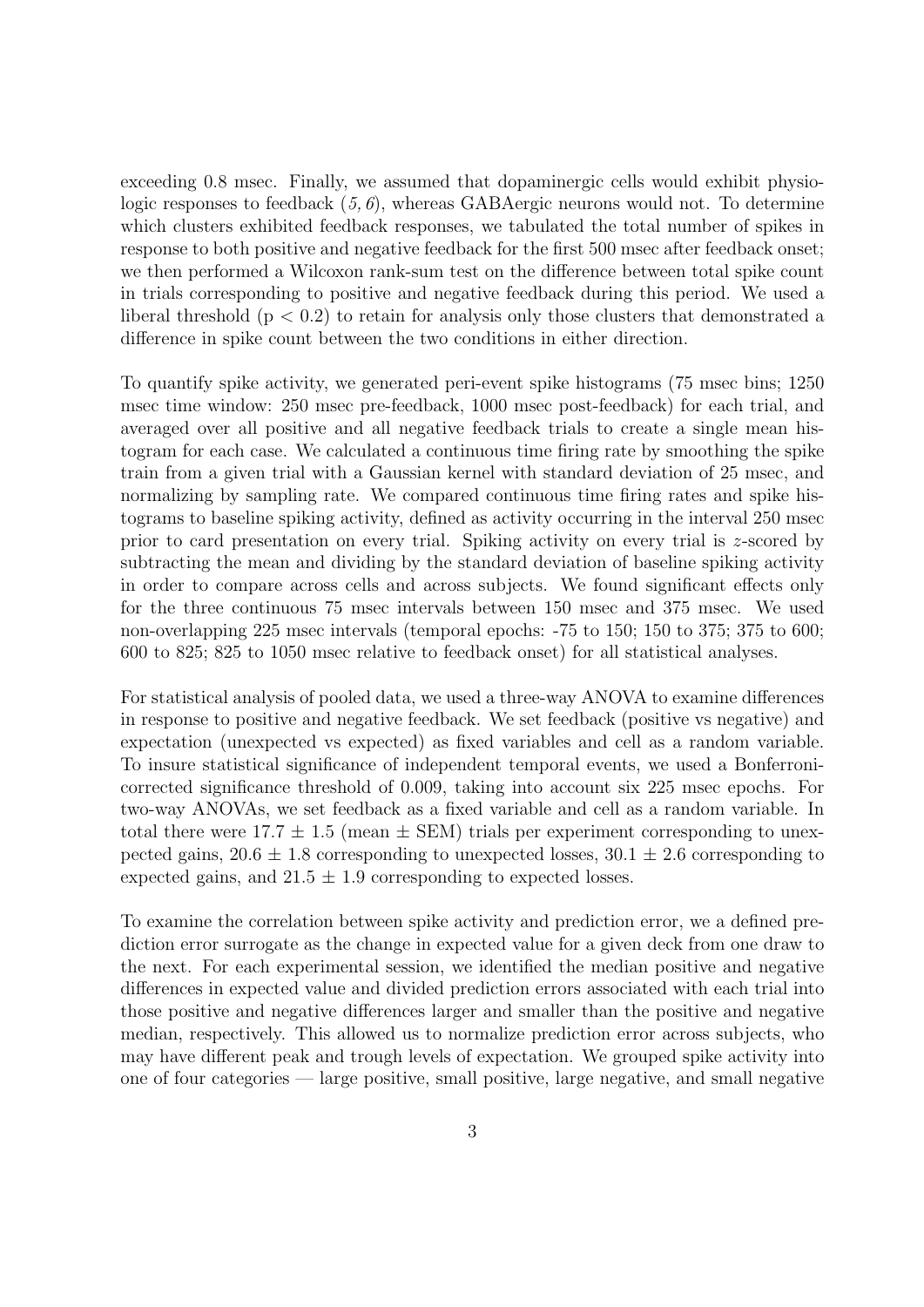prediction errors — and examined the mean z-scored spike rates associated with each category in the interval between 150 and 375 msec after feedback onset. We used a two-way ANOVA to determine whether activity associated with large positive prediction errors differed from activity associated with small positive prediction errors. We set prediction error (large positive vs small positive) as a fixed variable and cell as a random variable. We also computed a linear regression of differences in expected reward to mean z-scored spike rate during this interval for each subject. For each regression, a positive slope suggests that spike activity increases with prediction error. We compared the distribution of these slopes ( $\beta = 0.95 \pm 0.53$ , mean $\pm$ SEM) to the null hypothesis using a two-tailed *t*-test  $(p = 0.09)$ .

### Supporting Online Text

In addition to z-scored continuous time firing rates and spike counts, we also compared raw, unnormalized spike counts in response to unexpected and expected positive and negative feedback using a three-way ANOVA for the interval between 150 and 375 msec after feedback onset. We found a significant difference between responses to positive and negative feedback  $[F(1, 14) = 12.6, MSE = 20, p < 0.005]$ . We found that this main effect of feedback was modulated by a significant interaction with expectation  $[F(1, 14) = 12.1]$ ,  $MSE = 21.6, p < 0.005$ . Examining only unexpected trials during the same postfeedback interval, raw spike counts in response to unexpected gains were significantly greater than spike rates in response to unexpected losses  $[F(1, 14) = 13.8, MSE = 30.5,$  $p < 0.005$ . Expected trials, however, demonstrated no significant difference in raw spike counts during this interval between expected gains and losses  $[F(1, 14) < 1, n.s.]$ . We used z-scored firing rates and spike counts for our analyses in the main text to insure unbiased comparisons across different cells.

To assess whether recorded neurons encode the presentation of the stimulus cue, we measured changes in firing rate at the time of deck presentation. We found no significant changes in firing rate, compared to baseline, during any interval after the time of deck presentation  $[F(1, 14) < 1, n.s]$ . This did not change over the course of the experiment, and suggests that a visual stimulus alone is not enough to elicit responses in our SN neurons. We also compared firing rates at the time of deck presentation during trials when subjects chose the better deck to trials associated with the worse deck. We found no significant difference in continuous time firing rates in the interval between 150 and 375 msec after deck presentation between the two conditions  $[F(1, 14) < 1, n.s.]$ . The remaining intervals after deck presentation exhibited no significant differences between the two conditions as well. This suggests that the response to cue presentation could not predict the choice made for each trial in our study. Recent data conflict about whether firing rates at the time of cue presentation correlate with choice  $(10,11)$ . In these studies,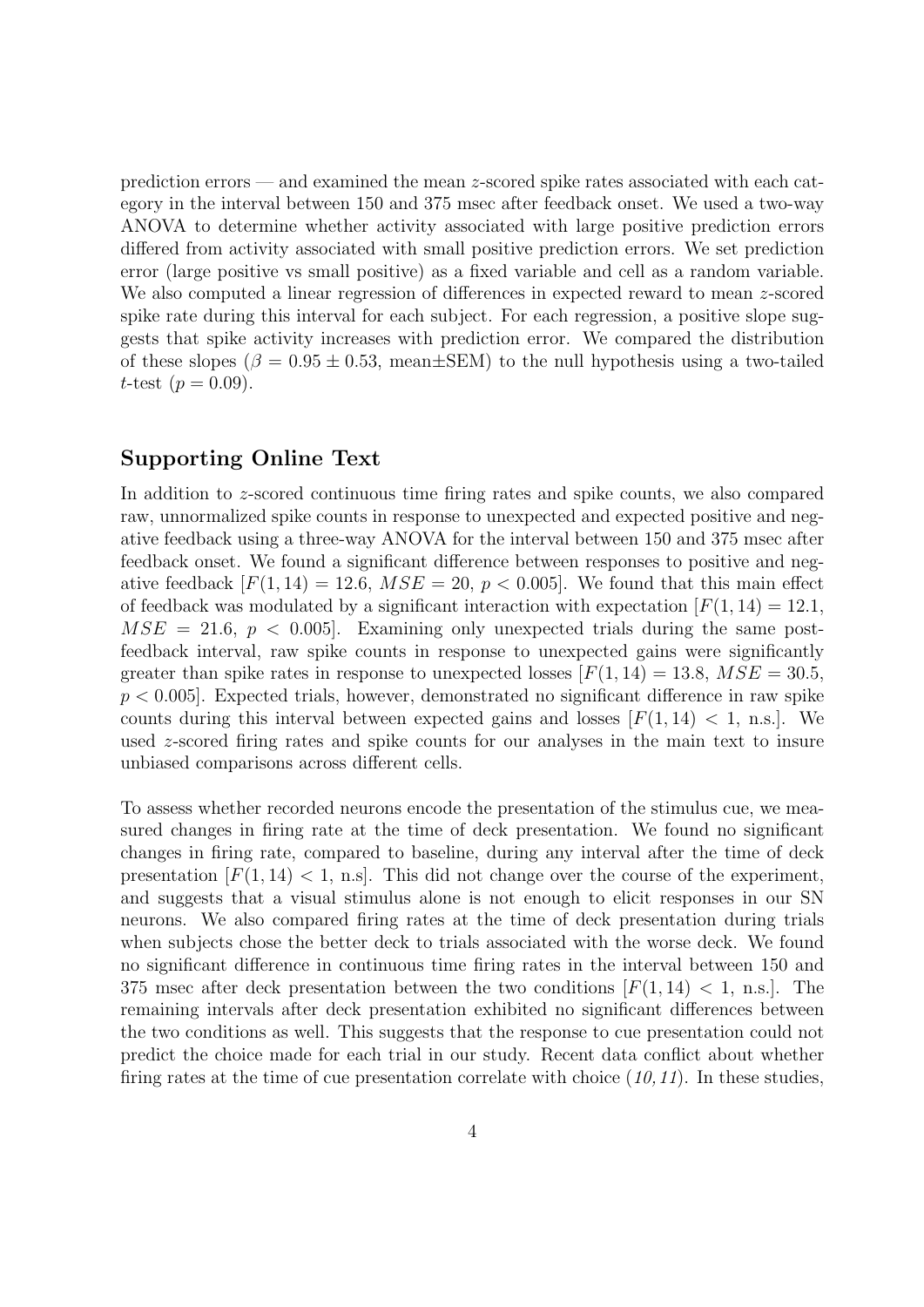multiple cues are learned and presented. It is possible that after learning, the novel presentation of the rewarding cue acts as a surrogate for the reward itself. In our study, on the other hand, the same cues are presented on every trial. Since cue presentation rapidly loses its novelty in our paradigm, we would not expect a reward response until a choice is actually made and a reward presented.

The differences we observe in spike activity following unexpected gains versus losses could be driven by an increase in response to unexpected gains, a decrease in response to unexpected losses, or both. To probe this issue, we compared responses to baseline firing rates. Continuous time spike rates in response to unexpected gains were significantly greater than baseline firing rates during the 150 to 375 msec post-feedback interval  $[F(1, 14) = 8.9]$ ,  $MSE = 53$ ,  $p < 0.005$ . Spike rates in response to unexpected losses demonstrated a relative decrease in activity, but this response did not differ significantly from baseline firing rates during any interval  $[F(1, 14) = 1.0, MSE = 2.7, p = 0.32]$ . We hypothesize that low baseline firing rates prevented a significant decrease below baseline in response to unexpected losses. We found similar results when examining  $z$ -scored spike counts.

We found significant differences in neuronal responses in the 150 to 375 msec post-feedback interval. Direct measurements of non-human primate dopaminergic neurons in response to reward feedback demonstrate similar response onset time, albeit with longer depressions in activity in response to negative feedback (12, 13). This correspondence is further evidence that we are indeed studying the human analog of non-human primate reinforcement learning. That the response duration we measured is shorter than that observed in non-human primates, however, may be explained by differences in the saliency of the reward signals used by human and non-human primates, or by neuroanatomic differences between species that may lend these neurons different electrophysiologic profiles (14, 15).

In our study, although a relatively small number of cells (22%) exhibited responses to feedback, the responses within these cells were quite robust. Because of the degenerative nature of Parkinson's disease, the number of functioning dopaminergic neurons is depleted, thus compromising the ability to respond to behavioral feedback  $(16-18)$ . This could explain the small number of behaviorally responsive cells we recorded. It seems plausible that healthy individuals who have larger populations of viable dopaminergic cells could mount more significant SN responses to unexpected feedback.